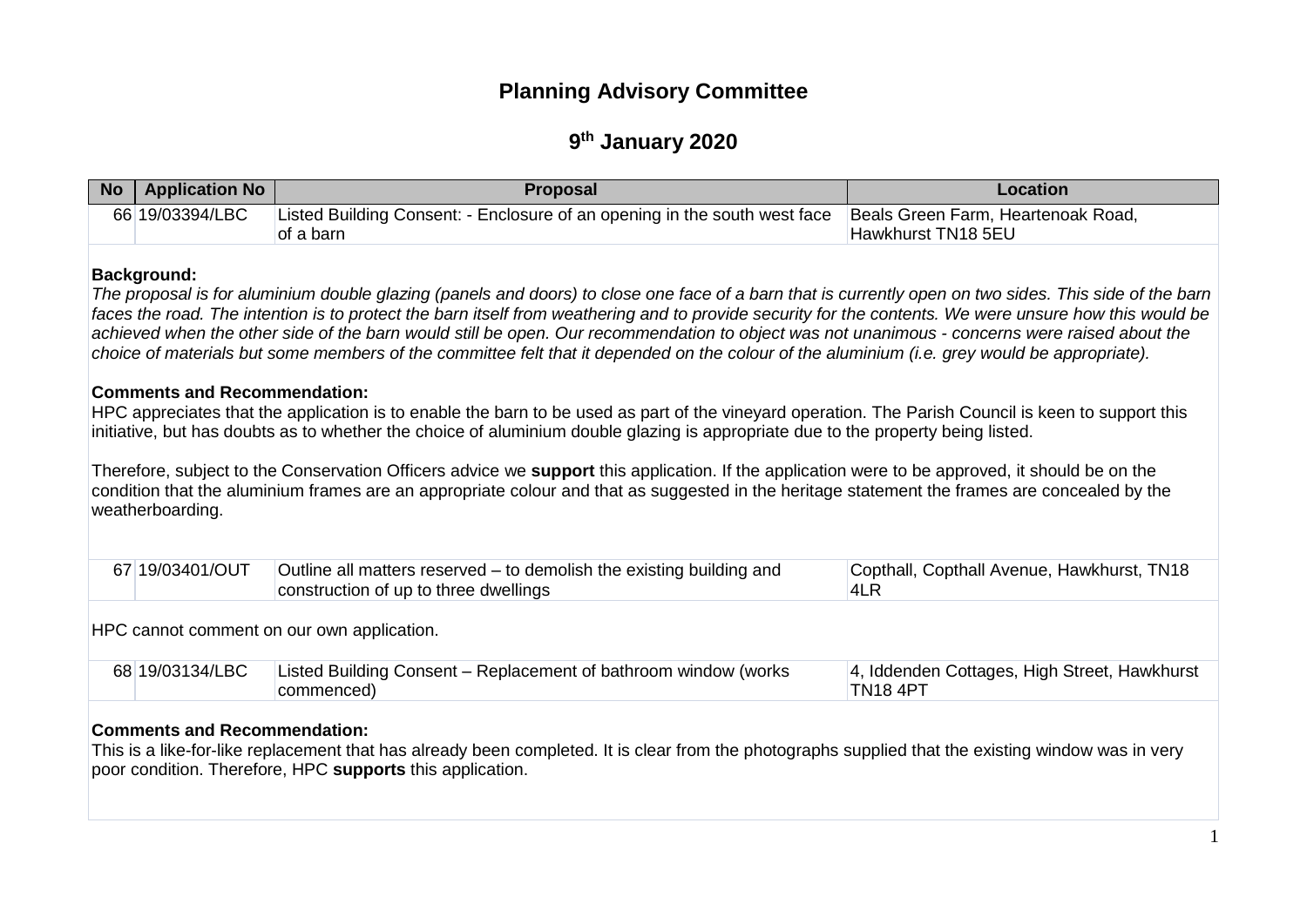| 69 19/03135/LBC | Listed Buildings Consent – Removal of hard board sheets covering original  4, Iddenden Cottages, High Street, Hawkhurst |          |
|-----------------|-------------------------------------------------------------------------------------------------------------------------|----------|
|                 | beams between two reception rooms (work commenced)                                                                      | TN18 4PT |

#### **Comments and Recommendation:**

Our understanding is that this work involved the removal of more modern alterations, thereby restoring original elements of the cottage. Therefore, HPC **supports** this application.

| 70 19/03468/PNR | Change of use of an agricultural building to a flexible use For its prior | Barn on Land East of Elm Hill House, High |
|-----------------|---------------------------------------------------------------------------|-------------------------------------------|
|                 | approval to: Transport and highways impacts, Noise impacts,               | Street, Hawkhurst                         |
|                 | Contamination risk and Flood risk                                         |                                           |

#### **Background:**

*Seeking prior approval for change of use of a barn to office space. It is not planning permission. If the approval for change of use is granted the*  applicant will still need to apply for planning permission in the normal way. We would question whether a barn in the middle of a field in the AONB *would be an appropriate place for an office development, but that's not what's being asked at this stage. It's judged on transport and highways impact, noise impacts, contamination risk and flood risk.*

#### **Comments and Recommendation:**

HPC has grave concerns about any potential for increased traffic through the Hawkhurst crossroads. However, we recognise that this proposal is unlikely to have a significant transport / highways impacts. We have reservations about whether this is an appropriate site for an office development, but this is due to the impact on the AONB etc., which we understand is not relevant to the application for change of use. Therefore, HPC raises **no objections** to this application for change of use.

| 71 19/03360/Full | Erection of single storey rear extension, plus replacement garage | Homelands, Highgate Hill Hawkhurst TN18 4LP |
|------------------|-------------------------------------------------------------------|---------------------------------------------|
|------------------|-------------------------------------------------------------------|---------------------------------------------|

#### **Background:**

*Single-storey extension that will wrap around the side and the back of the house. It appears to be quite a big extension, but the property is within the LBD, so the restrictions of H11 don't apply. The proposal is to replace the existing garage, which currently matches well with the host house.*

#### **Comments and Recommendation:**

Replacing the existing gabled garage with the proposed flat-roofed garage will impact negatively on both the street scene and the host house. It would therefore not comply with HD4 of the NDP. The design guidance specifically identifies vertical elements, such as gables, as a positive design element. Gables are a feature of the host house and the neighbouring properties along this stretch of Highgate Hill.

In terms of the extension itself, it would not appear to impact on neighbouring properties. Therefore we would **support the extension on the condition that the gable is retained** to minimise the impact on the street scene.